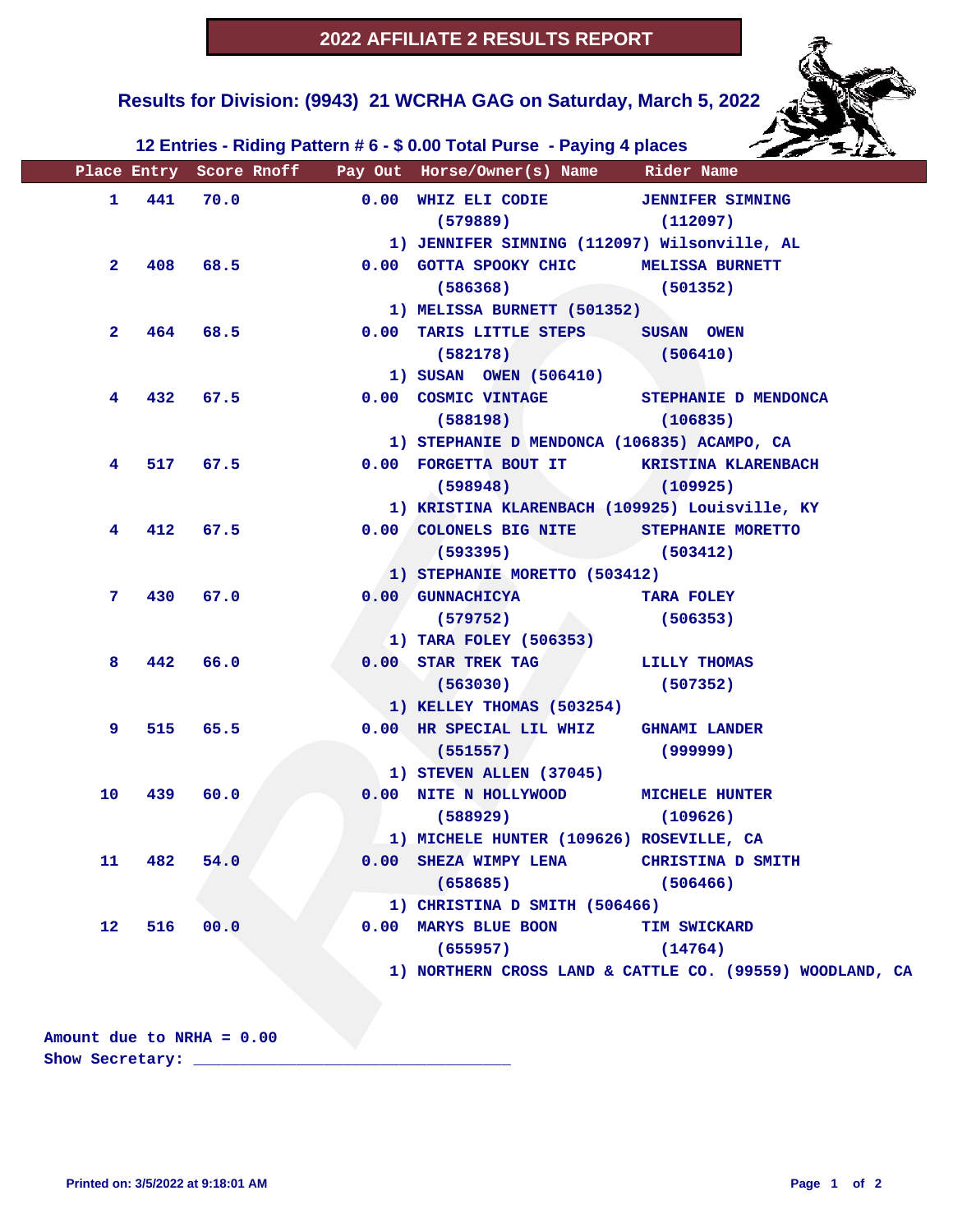## **2022 AFFILIATE 2 RESULTS REPORT**

 **NRHA Calculations for Division: (9943) 21 WCRHA GAG on Saturday, March 5, 2022**

| Entry Fee             |             | 15.00  |  |  |
|-----------------------|-------------|--------|--|--|
|                       | $\mathbf x$ |        |  |  |
| <b>Total Entries</b>  | ÷.          | 12     |  |  |
| (A) Gross Entry Fees  |             | 180.00 |  |  |
|                       |             |        |  |  |
| Trophy Cost           | $=$         | 0.00   |  |  |
| (B) Gross Entry Fees  |             | 180.00 |  |  |
| (C) Due to NRHA [ 0%] |             | 0.00   |  |  |
|                       | Ξ           |        |  |  |
| (D) Net Entry Fees    |             | 180.00 |  |  |
| (E) Retainage         |             | 180.00 |  |  |
| (F) Amount To Purse   | =           | 0.00   |  |  |
|                       | ٠           |        |  |  |
| Added Money           |             | 0.00   |  |  |
| Total Purse           | $=$         | 0.00   |  |  |
|                       |             |        |  |  |
|                       |             |        |  |  |
|                       |             |        |  |  |
|                       |             |        |  |  |
|                       |             |        |  |  |
|                       |             |        |  |  |
|                       |             |        |  |  |
|                       |             |        |  |  |
|                       |             |        |  |  |
|                       |             |        |  |  |
|                       |             |        |  |  |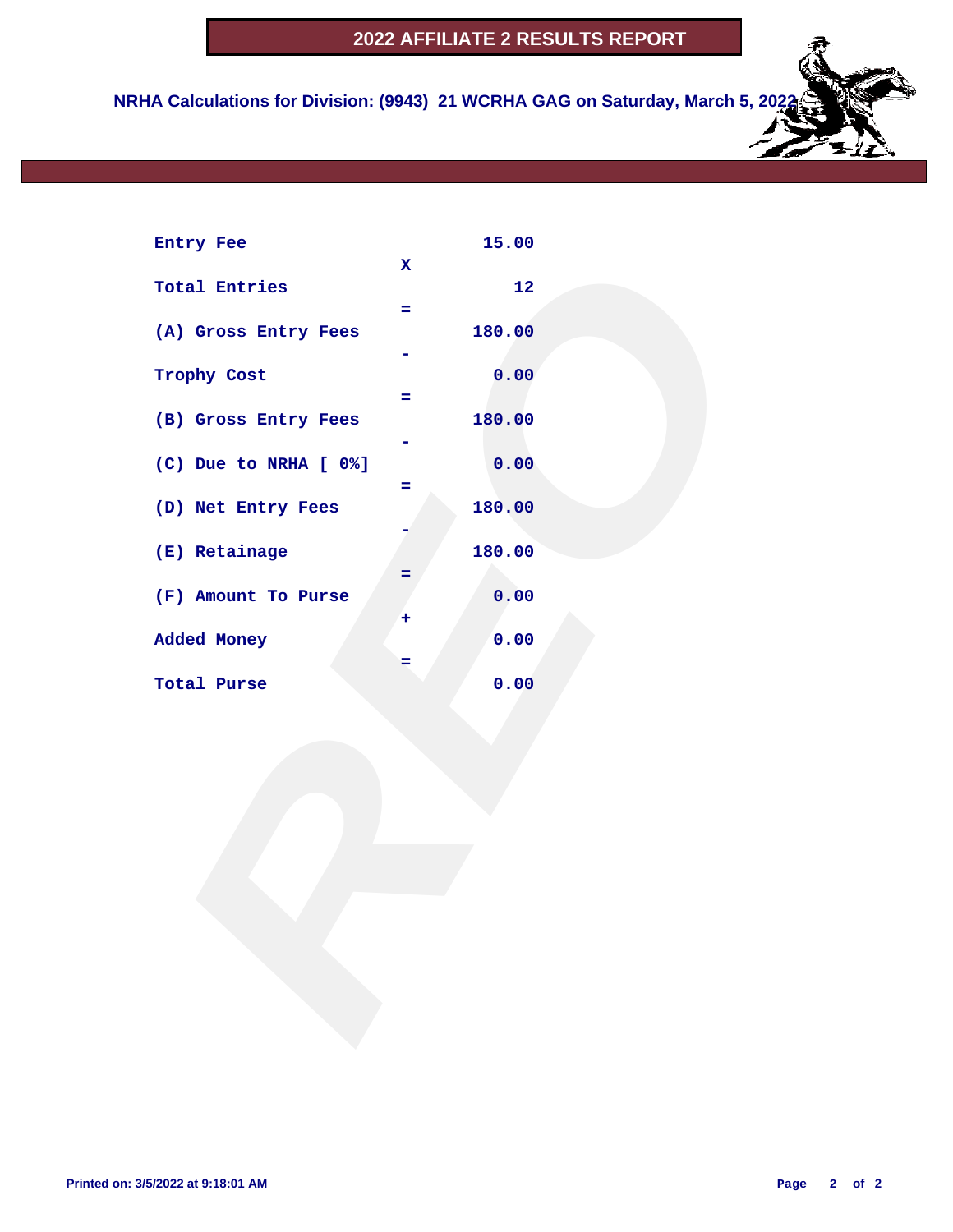|                | Event: WCRHA AFF #2 | Maneuver Scores: -1 1/2 Extremely Poor -1 Very Poor -1/2 Poor 0 Correct +1/2 Good +1 Very Good +1 1/2 Excellent |                 |                         | Date: 3/5/2022           |                   | Class: 10            | Judge: B. CAmpbell |                   |   |                  | Pattern: 6          |
|----------------|---------------------|-----------------------------------------------------------------------------------------------------------------|-----------------|-------------------------|--------------------------|-------------------|----------------------|--------------------|-------------------|---|------------------|---------------------|
|                |                     | MANEUVER DESCRIPTION<br><b>MANEUVER</b>                                                                         | RS<br>4         | LS<br>$\mathbf{2}$      | LCFFS<br>$\mathbf{3}$    | <b>RCFFS</b><br>4 | <b>RRB</b><br>$5 \,$ | LRB<br>6           | $S\&B$<br>7       | 8 | PENALTY<br>TOTAL |                     |
| DRAW           | EXH#                | PENALTY                                                                                                         |                 |                         |                          |                   |                      |                    |                   |   |                  | SCORE               |
| 1              | 464                 | SCORE                                                                                                           |                 | $-\gamma$<br>누          |                          |                   |                      | $-\frac{1}{2}$     |                   |   |                  | 6872                |
| DRAW           | EXH#                | PENALTY                                                                                                         |                 | 69<br>$\frac{1}{2}$     | 50.<br>5,2               | 1, 2              |                      |                    |                   |   |                  | SCORE               |
| $\overline{2}$ | 482                 | SCORE                                                                                                           | $-1\frac{1}{2}$ | $-\frac{1}{2}$          | $\overline{\phantom{a}}$ |                   | $-1/2$               | $-\frac{1}{2}$     | $-1/2$            |   | $10^{1/2}$       | 54                  |
|                |                     |                                                                                                                 |                 |                         |                          | 66                |                      | 65                 | 6442              |   |                  |                     |
| DRAW           | EXH#                | PENALTY                                                                                                         |                 |                         |                          |                   |                      |                    |                   |   |                  | SCORE               |
| 3              | 441                 | SCORE                                                                                                           | r               | $\cap$                  |                          |                   |                      |                    | ⌒                 |   |                  | H                   |
| DRAW           | EXH#                | PENALTY                                                                                                         |                 |                         |                          |                   |                      |                    |                   |   |                  | SCORE               |
| 4              | 430                 | SCORE                                                                                                           |                 | $ \vee$<br>$\mathbb{I}$ |                          | $+\frac{1}{2}$    |                      | $-\frac{1}{2}$     |                   |   | $2-$             | 67                  |
| DRAW           | EXH#                | PENALTY                                                                                                         |                 |                         |                          | FC                |                      |                    | 69                |   |                  | SCORE               |
| 5              | 516                 | <b>SCORE</b>                                                                                                    | $-\frac{1}{2}$  |                         |                          |                   |                      | $-\frac{1}{2}$     | $\bigcap$         |   |                  |                     |
|                |                     |                                                                                                                 |                 |                         |                          | 69                |                      |                    |                   |   |                  | SCORE               |
| DRAW           | EXH#                | PENALTY                                                                                                         |                 |                         |                          |                   |                      |                    |                   |   |                  |                     |
| 6              | 442                 | SCORE                                                                                                           | $-\frac{1}{2}$  | $-1/2$<br>69            | $-\frac{1}{2}$           |                   | $-1/2$<br>68         | $-1$               | 67                |   |                  | 6                   |
| DRAW           | EXH#                | PENALTY                                                                                                         | Yı              | $\frac{1}{2}$           |                          |                   |                      | $\frac{1}{2}$      |                   |   |                  | SCORE               |
| 7              | 517                 | SCORE                                                                                                           | $-\frac{1}{2}$  |                         | $\circ$                  |                   |                      |                    | $+$ $\frac{1}{2}$ |   | $1\frac{1}{2}$   | $\langle 7 \rangle$ |
|                |                     |                                                                                                                 |                 | 69                      |                          | 68h               |                      |                    | 69                |   |                  | SCORE               |
| DRAW           | EXH#                | PENALTY                                                                                                         |                 |                         |                          |                   |                      |                    |                   |   |                  |                     |
| $\,$ 8 $\,$    | 515                 | SCORE                                                                                                           | $ \vee$         | $\frac{1}{2}$           | $\overline{\phantom{a}}$ | 67                |                      | $v_{\mu}$<br>66    | $\bigcirc$        |   |                  | 05,                 |
| DRAW           | EXH#                | PENALTY                                                                                                         |                 |                         |                          |                   |                      | $\mathfrak{D}$     |                   |   |                  | SCORE               |
| 9              | 412                 | SCORE                                                                                                           |                 |                         | $+\frac{1}{2}$           | $+\frac{1}{2}$    | ◯                    |                    |                   |   | $\supseteq$      | 67)                 |
|                |                     |                                                                                                                 |                 |                         |                          |                   |                      | 69h                |                   |   |                  | SCORE               |
| DRAW           | EXH#                | PENALTY                                                                                                         |                 |                         |                          |                   |                      |                    |                   |   |                  | 681                 |
| 10             | 408                 | SCORE                                                                                                           |                 |                         | ◠                        |                   | $\bigcirc$           | $-\frac{1}{2}$     |                   |   |                  |                     |